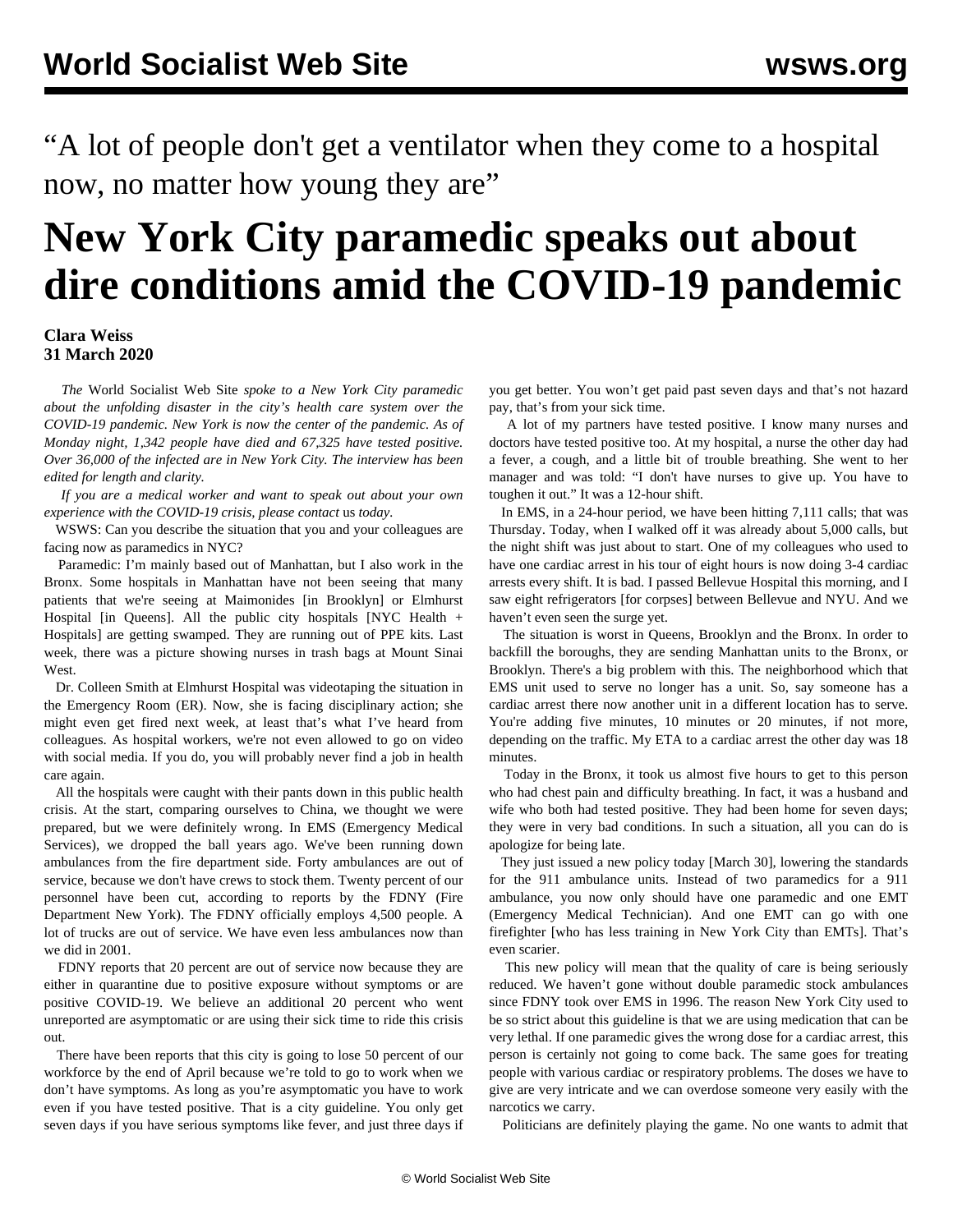they have a problem of this magnitude in their city. If we as a city are not serving people, that points to a dire problem and a system that has failed. The easiest thing becomes for them to deny the problem that exists.

 WSWS: Politicians from Cuomo to de Blasio and Trump have declared that there is, in fact, enough Personal Protective Equipment (PPE) for health care workers. Trump has also questioned that New York needs 30,000-40,000 ventilators to cope with the crisis. What is your response to this?

 P: We don't have the PPE or equipment to adequately deal with COVID-19 patients. I've been using my personal N95 for four weeks, and I could not have gotten a new one without a friend. It's a completely soiled mask, probably infected at this point.

 Our vehicles are not being checked; we don't have PPE kits. I haven't seen a department of health inspector in weeks. They don't inspect our trucks because we will not pass the department's check list.

 A big problem for us is that they're changing the policies every other day. We were told last week to wear N95 masks, today we were told that surgical masks are enough. We have EMS workers who go to jobs without any PPE at all. Some units refuse to go to work before they get PPE.

 One doctor suggested that we bleach our N95 and that's actually happening now at Maimonides Hospital. The PPE is locked up by hospital management and good luck getting 100 providers in a hospital with 100 percent of protection.

 There is incredible price gouging going on. I went to a private provider the other day: they're selling N95s for \$6 a piece. Some even charge \$8. To produce it costs just 30 cents. A fully equipped viral kit costs \$15. My hospital runs through close to one hundred PPE kits in about 3-4 hours. You have to calculate that for 24/7 and that's not even counting surges at peak time in a hospital. In addition, many companies won't take orders from hospitals of less than half a million units. So not only are you buying at an extremely high price, but you also have to place a large order or they're not giving you anything.

 We also don't get firefighters anymore to help with a Fever-Cough [suspected COVID patients]. [In New York City, firefighters have CFR (Certified First Responder) level training and can perform basic life support if needed.] The FDNY has removed 90 percent of medical calls for FDNY. Now they only go to cardiac arrest, choke or drowning if the 911 text does not indicate FC [Fever-Cough]. They fear that the virus spreads further. If one firefighter gets infected, the whole station will be infected.

 In the past, in 85 percent of cases they would be there before we would come. It takes 3-5 minutes for us as paramedics to fully put on our gowns and PPE—if we have it—and then get into the building. In a cardiac arrest, brain death occurs at four minutes without resuscitative efforts.

 This is why the fire fighters were so essential to a cardiac arrest. They would start compressions or shock them right away. We're holding cardiac arrests now because we have no ambulances available to send. In the Bronx yesterday, they told us if an EMT goes to a cardiac arrest, they have no paramedics for that cardiac arrest. EMT are supposed to pick up that cardiac arrest and have to go to the hospital to pronounce them dead. That happens multiple times a day, in the Bronx, in Brooklyn, in Queens.

 We've been pronouncing people dead in their own homes because we simply cannot come in time. We've been pronouncing people *a lot*.

 The other day we brought a cardiac arrest to the hospital. She was a 32-year-old female, otherwise healthy, had no medical problems. We spent 40 minutes on her to get her heart starting, but we lost pulses once we got to the ER. The whole ER team looked at her and how much time we had spent on her [the national standard is 20 minutes] and said: you've been trying for 40 minutes, we have to pronounce her [dead], we don't have ventilators. You need to stop trying to save her life, because we don't have a ventilator right now.

We are told, especially if the patient is confirmed COVID, you can do

your best at home, but don't bring them to the hospital, we don't have the ventilators or the staff to deal with it. That is literally what the doctor said.

 The private hospital I also work for adopted the same policy. We're not doing compressions or BVM [bag valve mask, a handheld device used to provide pressure ventilation], or intubations anymore when they have a cardiac arrest. A nurse manager told me that this is a new policy to avoid infection of the medical staff because they don't know which patients with cardiac arrest have been infected. We're not even ventilating patients that are in cardiac arrest anymore.

 Instead, the policy is that we're putting a nasal cannula [low flow oxygen delivery device], basically blasting them on oxygen with 25 liters of oxygen per minute [the average is 2-6 liters per minute]. This means essentially that we're not breathing for you anymore. It is passive oxygenation; the patient must take breaths on their own.

 We've been using nasal cannula in the past as well but in a different way. We would not stop compressions, we would have them be done by a firefighter, and the paramedic at the same time would intubate the patient. However, even the best medical professional takes about 10-20 seconds to intubate a patient. So, in this interim period, we would do the nasal cannula.

 Is the treatment now adequate? It's the best we got. It is going to better someone's oxygenation temporarily, yes, but once you stop the patient is going to crash.

 It is a serious ethical question. The same goes for the sharing of ventilators which we are now doing. The ventilators are supportive care, they're not a cure. It means that we're giving your lungs some rest, so that you can fight the virus. There's definitely harm to hooking up someone who has a 20 percent lung damage with relatively mild pneumonia together with someone who has 80 percent lung damage with severe pneumonia. [Use of excessive lung volume or pressure settings can cause lung injury.] The question is how harmful is too harmful.

 A few weeks ago, we were talking about Italy where doctors have had to choose who lives and who dies. That's literally what we do in New York City now. A lot of people don't get a ventilator when they come to a hospital, no matter how young they are. People don't understand that to be a COVID patient with cardiac arrest in a hospital is a death sentence.

 WSWS: What are the main concerns of paramedics? What do you think has to be done to protect health care workers and first responders?

 P: I know for a fact that we are all scared. We go into people's homes. We touch what they touch. We're going to their homes with gloves, goggles, and maybe an N95 from a few weeks ago. My partners don't have an N95, so we ask them to wait in the truck, since we have only one kit of PPE. We're trying to protect them and ask them to only drive.

 One of the easiest and readily available things we could do is test first responders. One of the easiest ways for the virus to spread is for first responders to be sick. But they' re refusing to test us even when we're symptomatic. We're not getting tested, the doctors are not getting tested, nurses are working on their shifts for 12 hours and are told to toughen it out.

 I'm not worried about myself, but I worry about my patients that are sick. You can still spread the virus even if you're asymptomatic. They are reserving testing for the sickest patients, and quite frankly they don't want to know that we tested positive. The city can just not afford asymptomatic workers to be put out. It's too expensive and we have no damn staff.

 We are underpaid. We're underequipped and we're the front line of the city's crisis right now. We particularly need N95s and at least one N95 issued per shift. The standards by the Center for Disease Control and New York state was one N95 per patient. Reusing PPE is completely out of the question. That's the baseline of our practice.

 If we had more PPE in the hospital or EMS, we would not be so damn afraid to show up to these calls. We are scared of infecting our families. I have elderly parents and a child at home so I'm staying elsewhere now. I